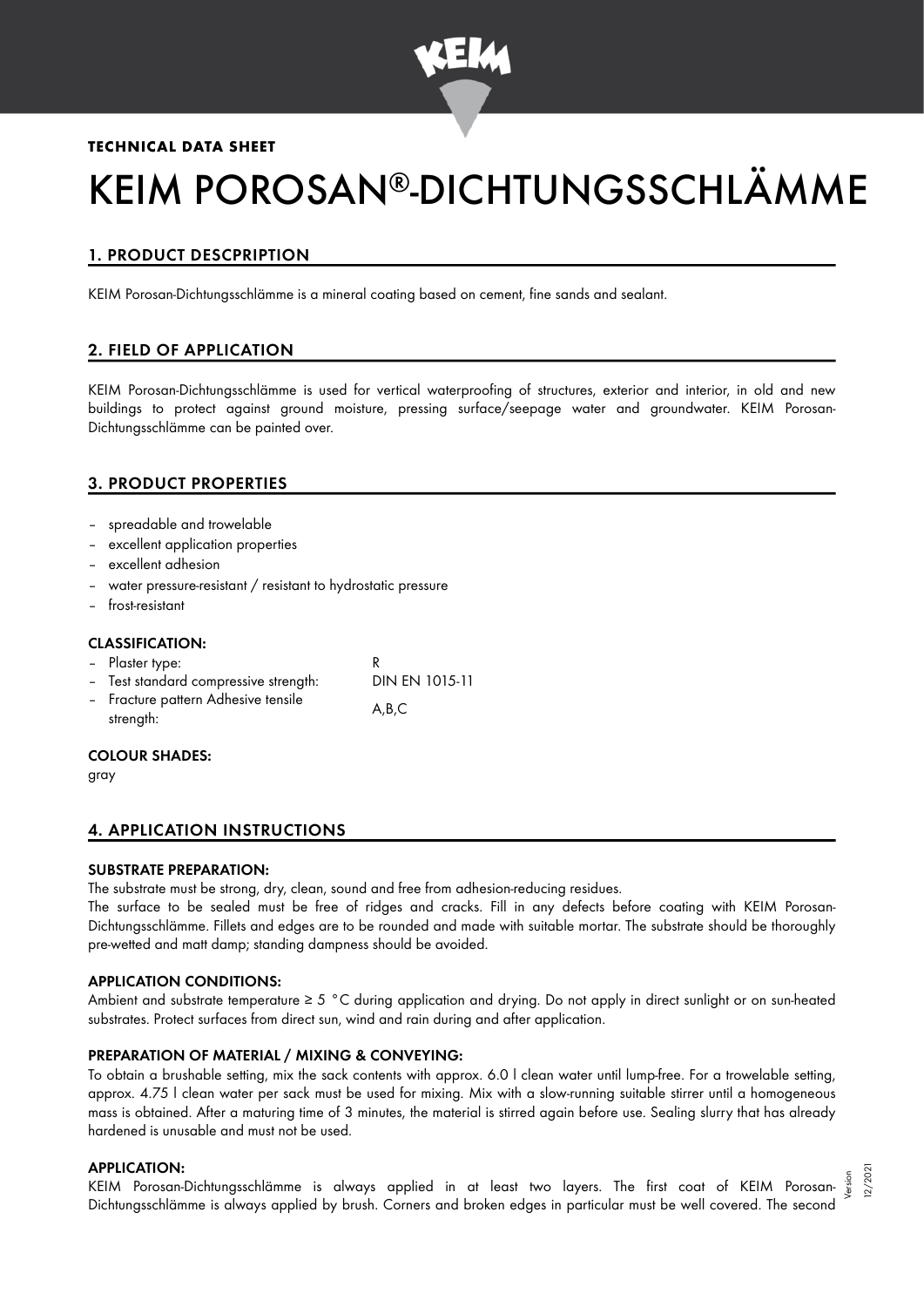# **TECHNICAL DATA SHEET – KEIM POROSAN -DICHTUNGSSCHLÄMME ®**

coat and, if necessary, further coats can be applied either by brush or by trowel. The slurry must be applied in a total of at least two layers until the minimum layer thickness is reached. All wall/floor junctions and corners must be formed with a cove using suitable mortar with a radius of at least 4 cm before application of Porosan-Dichtungsschlämme. In case of multi-layer application, the previous waterproofing layer must be sufficiently load-bearing before the next layer is applied. The previous application must be matt damp and not completely dry.

## AFTERTREATMENT:

Fresh coat must be protected from extreme heat, rain, frost and draughts.

## FINISHING:

KEIM Porosan-Dichtungsschlämme can be painted over with KEIM. If KEIM Porosan-Dichtungsschlämme is to be applied as additional moisture protection, a drying time of at least 5 days must be observed. For the execution of waterproofing work, DIN 18195 as well as the guideline for the planning and execution of waterproofing of building components with mineral sealing slurries (dt. Bauchemie) must be observed.

## SETTING TIME:

If KEIM Indulastic is to be applied as additional moisture protection on KEIM Porosan-Dichtungsschlämme, a drying time of at least 5 days must be observed.

## CONSUMPTION:

For load case soil moisture + non-pressing water:

Required total wet film thickness: 2.5 mm (corresponds to  $\geq$  2 mm dry film thickness)

Consumption: approx. 5 kg/m²

For load case pressing water:

Required total wet film thickness:  $3.5 \text{ mm}$  (corresponds to  $\geq 3 \text{ mm}$  dry film thickness)

Consumption: approx. 7,0 kg/m²

These material consumption values are guide values for smooth substrates. Exact consumption values must be determined by means of test areas.

## CLEANING OF TOOLS:

Clean tools, machines and mixers immediatley after use with water. In hardened state only a mechanical removal is possible.

## 5. PACKAGING

| <b>Container content</b> | Unit of measure | Quantity on pallet | Type of container |
|--------------------------|-----------------|--------------------|-------------------|
|                          | ĸg              |                    | bag               |

# 6. STORAGE

| max. storage time | <b>Storage conditions</b> |
|-------------------|---------------------------|
| 9 months          | drv                       |

## 7. DISPOSAL

For disposal information refer to section 13 of the safety data sheet.

#### EC WASTE CODE:

Waste code: 17 01 01